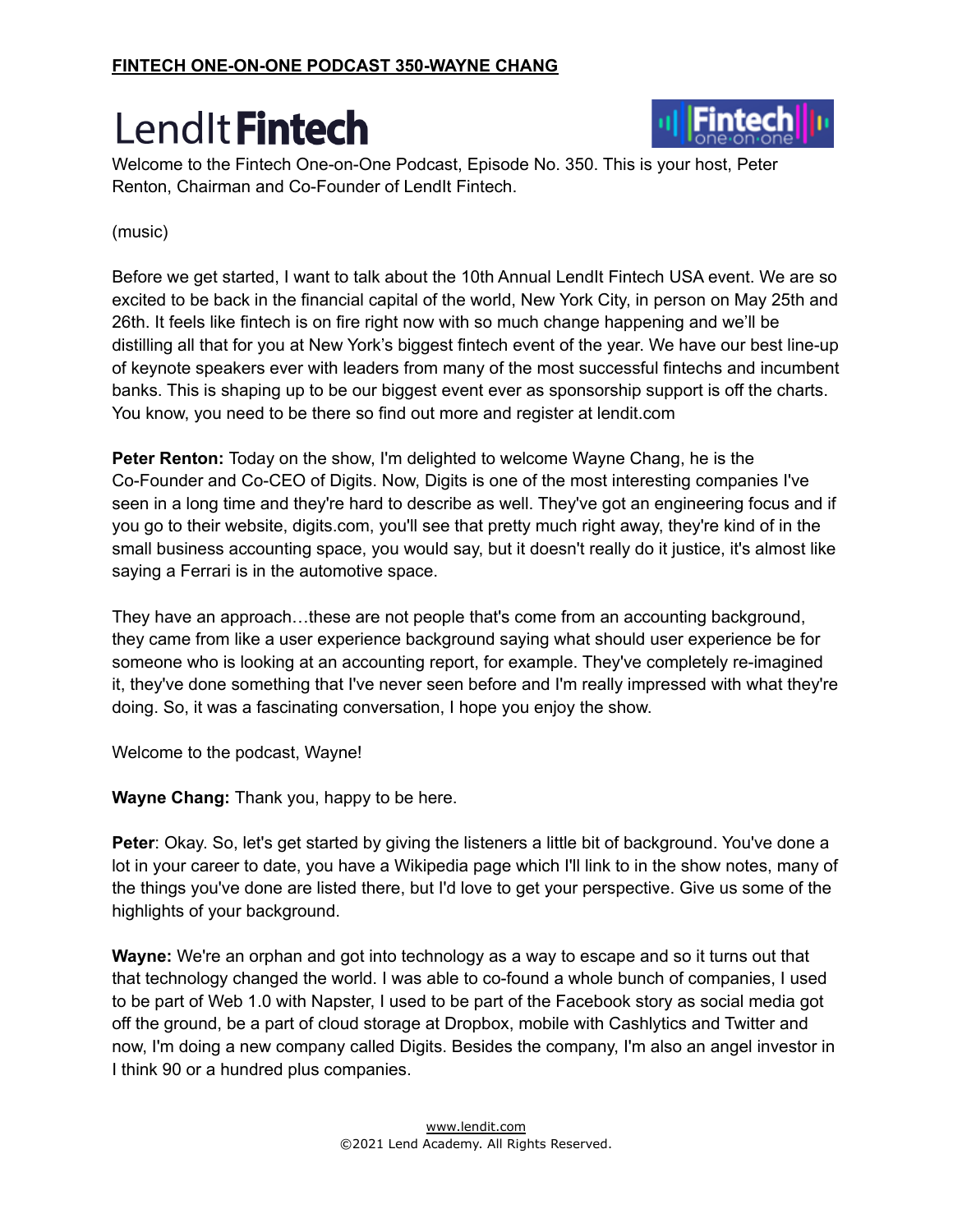

**Peter:** Right, right, you've been busy. Can we just go back and talk about Crashlytics, just tell us a little bit about the backstory there, how you sold to Twitter. You then worked, I believe for Twitter, but tell us a little bit about that.

**Wayne:** So, I met my Co-Founder, Jeff, who I co-founded Digits with 2011, about ten years ago, a little bit ten years ago, and he was working on this small, little side project, he was able to just show that crashes back is Apple was causing and I saw it, it wasn't anything like it is today, it was very rudimentary, very developer-esque, kind of ugly and I knew right away that that I'm like oh, it's interesting, are you sure that Apple and Google aren't fixing this problem.

It seems like fixing crashes that apps on their platform are causing may be like a big priority and so I started calling people, the Head of Mobile Development where the channel is one of the largest apps at that time and I'm like, how do you solve this problem today. Wayne, don't worry, we have this handled, we pay this guy \$120,000 and he reads the AppStore reviews and he tries to figure out from the AppStore review how it crashes.

#### **Peter:** Oh, geez.

**Wayne:** I'm like, this is the state-of-the art in mobile development so I'm like, this can't be, this can't be, maybe this is web to channel isolated thing. So then, I go to a development shop and it turns out 60 to 70% of all development shops create these apps. So, I go to the development shops and I'm like, what do you do and they said, oh, if we can't figure it out internally, we find the exact phone and we send it to the customer, have them put their phone in a Ziplock bag and we bring it back to our lab.

#### **Peter:** (laughs)

**Wayne**: Exactly. And so, at that moment I knew, I'm like, this may be a problem that's perfectly horizontal across the entire app ecosystem and it turns out we were right. Thirteen/fourteen months after we launched Crashlytics, Twitter acquired the company, Jeff and I went on to spend four years at Twitter. Jeff became Head of Consumer Mobile there with the Twitter apps and Web Developer Relations and the whole development ecosystem there as long as the crashes continued as well and then Google took a look at the company. They said hmmm,we only want the Crashlytics team and so they took the Crashlytics team from Twitter and the entire software and other stuff that will be built on top of it and brought all of it to Google so now, today, it's a standard in Google's mobile platform and I think deployment is at 6 billion monthly active devices. I believe 99.2% of all smart phones that exist have Crashlytics running on it.

**Peter:** Wow, that's amazing. Well, let's move on to Digits them so tell us a little bit about the founding story there. Why did you decide to start it and what problem are you trying to solve?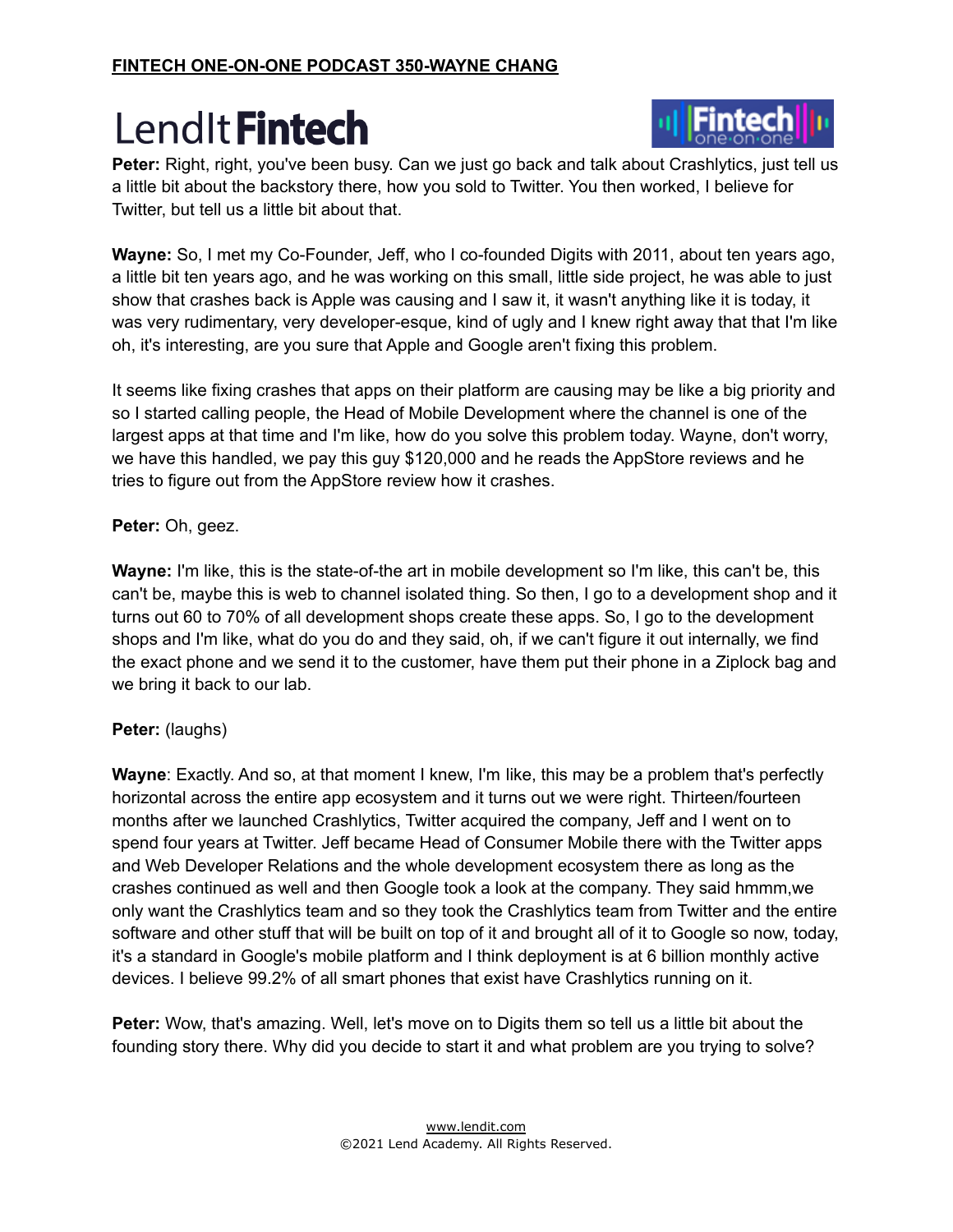

Finteci

Through all our previous companies, it continues to not be innovated upon at the same speed as everything else so Crashlytics came and you have this like these crash reporting things, you have like mobile analytics, you had all these kinds of stuff and you have the Itools, but the financing industry and the accounting industry, they were very underserved. It's not that they don't want the tools, there just wasn't enough focus, enough toolmakers building tools for them and we thought, is that a problem for us to solve? We came up with the question, well, for us to win in this market, we have to learn accounting faster than accountants can learn product development and so far, we're proven that right and we continued to build our knowledge of accounting as we build out tools for the space.

**Peter:** Tell us a little bit about the tools you have. The first tool was Dight Search, right, just tell us a little bit about your offering.

**Wayne:** So, this whole space blows my mind. It is the most fundamental tools you think would be there just simply don't exist so one of them is Search. It sounds so obvious, people have made it such a normal thing, the home page, you start with browser, there's Google Search. When it comes to your business finances or your client's business finances, if you just want to search hey, what did this person spend last week, hey, are we over budget, what travel has happened, all of these types of simplistic questions require a human or a team of humans on the other end to synthesize, compile it, get back to you. Now, a roundtrip is measured not in minutes, not in hours, in days and weeks and so it's not very actionable, there's no such thing as proactivity in the space. And so, we built Digit Search to give you that in the moment, real-time look at your finances. It sounds really simple, it was one of the hardest things that we had to go create because we had to solve a lot of things that the industry hadn't solved yet.

**Peter:** So, how does it work, I mean, what kind of data are you able to search on?

**Wayne:** So, you can search pretty much anything your finances touches. So, let's say that you want to find out hey, did the pandemic affect my company's spend on travel and that very simple question right there hard to do, with Digits you just type it in, travel or Uber or whatever and it instantly just shows up and you can also search hey, what did the employee spend or how much do I spend over there and even the blank slate problem, I don't know what to search for.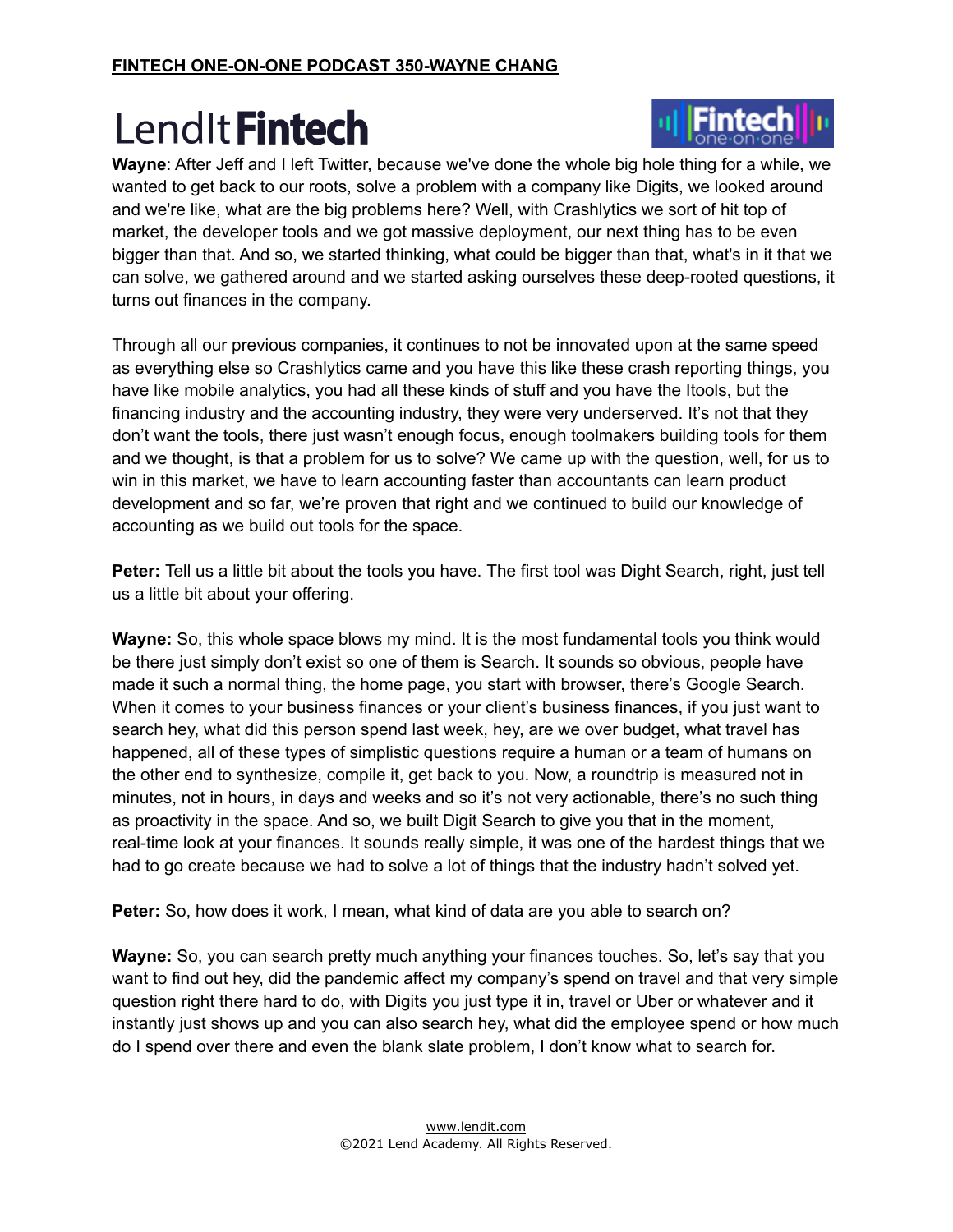

We've created this thing called Suggested Searches which we constantly re-compile and will surface it up for you right under the Search bar, you can just click hey, you need to pay attention to your employees' salaries or you need to pay attention to your marketing cost because it spiked unexpectedly, it will give you the suggestions as well so you actually know in the moment what you should pay attention to, naturally have the opportunity to shift course rather than not knowing about it for weeks on end.

**Peter:** So, to do this obviously you must be hooking into the accounting system whether it's Quickbooks or Netsuite or what have you, what about bank data? I mean, are you hooking into both those things or what exactly are you hooking into?

**Wayne**: We're hooking into the ledger, right now, Quickbooks, support for other ledgers coming soon and we're also hooking to institutions through Plaid and also direct relationships that we formed with some of the larger financial institutions out there. The magic sauce isn't just the hooking into it, that's the easy part, right, it's like hey, we got access to this, the hard part is what you do with it and it turns out, all these data, all these pipelines, all these things, they're incredibly dirty data, it's not well labeled.

Some institutions will say something's this, another institution will say it's this, they might not match and so we had to create a software that would dedupe, that would reconcile, that would match things up just so that we can make sure that when we show them the report along their time scale there's no double counting and there's no data missing, it's exactly as they would expect it if they went to Quickbooks themselves.

**Peter:** Right. So, is the target then like the internal like bookkeeper who's working on Quickbooks, is it the accounting firm, is it the small business owner, who's the target?

**Wayne:** The target here is both the business owner and the accountant or the bookkeeper that's using Quickbooks and the reason why it's both is when you first start out, that person, that owner probably occupies those multiple roles. As the company gets bigger, it gets outsourced or you bring in someone new, things like that. So, we built it to be very intuitive, very simple, the target first and foremost the accountant that's servicing the business owner and we made it for the business owner when they see it, that it's not the same type of eye-glazing, I don't understand this financial statement, but it's a very viceral…oh wow, this is what it really means, I want all my stuff this way.

**Peter:** Interesting. So, obviously you can go find out how much you spent on travel last year, there's a Quickbooks report that will show you broken down by month, what is the advantage of doing it through Digits and doing it just through an accounting report on Quickbooks?

**Wayne:** That, right there, is one of the fallacies that we've discovered as we ventured into the space. A lot of employees and a lot of people, they use systems like Expensify, they get billed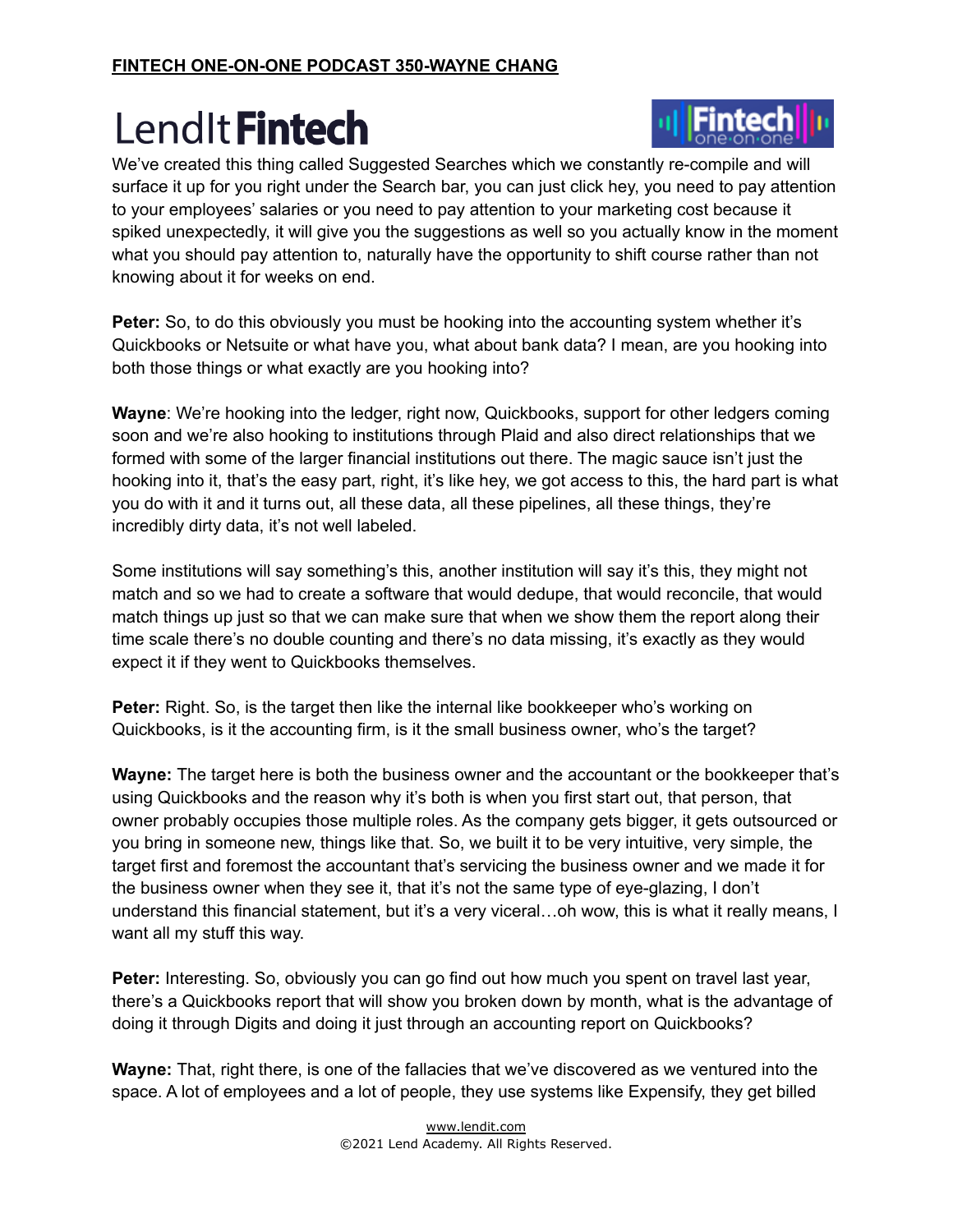

**Peter:** So, I presume this is Read Only, right, you're taking the data ad you're just reading it because I could imagine there could be a thing where you would want to write the data. If Expensify is, you know, it's just coming in as an Expensify bucket and there's all kinds of things under it, what you're doing is Read Only.

**Wayne:** Exactly and our hypothesis was, you know, we want the industry to trust us so we don't want to write anything back, we just read it for a minute and then we'll give you insights and all that kind of stuff. What we've learned was it turns out our technology is so good, I'm not saying that in an egotistical way, (Peter laughs) I'm saying that in a way where we've done so many requests that like hey, we actually do want to write it back. You know what, I trust the stuff that Digits is showing, I want to push this back to Quickbooks, I don't want to have to do this myself. Now, you're showing me all the stuff on a page, you want me to manually put it back on Quickbooks, no, no, no. I want to click so we're working on some innovations coming later this year, around that.

**Peter:** Interesting, interesting. Well, speaking about innovations coming, you know, when you go to your website….we're recording this in late February, going to your website, I'm on it right now, it says the next breakthrough period Digits Countdown, you've got a countdown timer many days away from something, I can go and join the waitlist if I want, but can you sort of reveal what you're doing. I know we talked about this earlier, you said you're going to do an actual reveal formally, I have no idea what this is, by the way, I have no idea. Recording this on Zoom, I'm going to share your screen, I'm going to find out in real-time what this breakthrough is.

**Wayne:** Alright, Peter, do you want to get first look at Digits?

**Peter:** I do. (laughs)

**Wayne:** I'm going to go ahead and share my screen. I know and I love that this podcast….because I'm very visual, we're design-oriented and so I love keeping a surprise a surprise. (Peter laughs) So, let me go ahead and share Digits, but before I share Digits you're probably thinking hey, this is going to be a normal finance app, a nice big graph at the top, maybe some tables below, high chart, maybe a list of things, right, something like that.

**Peter:** Right.

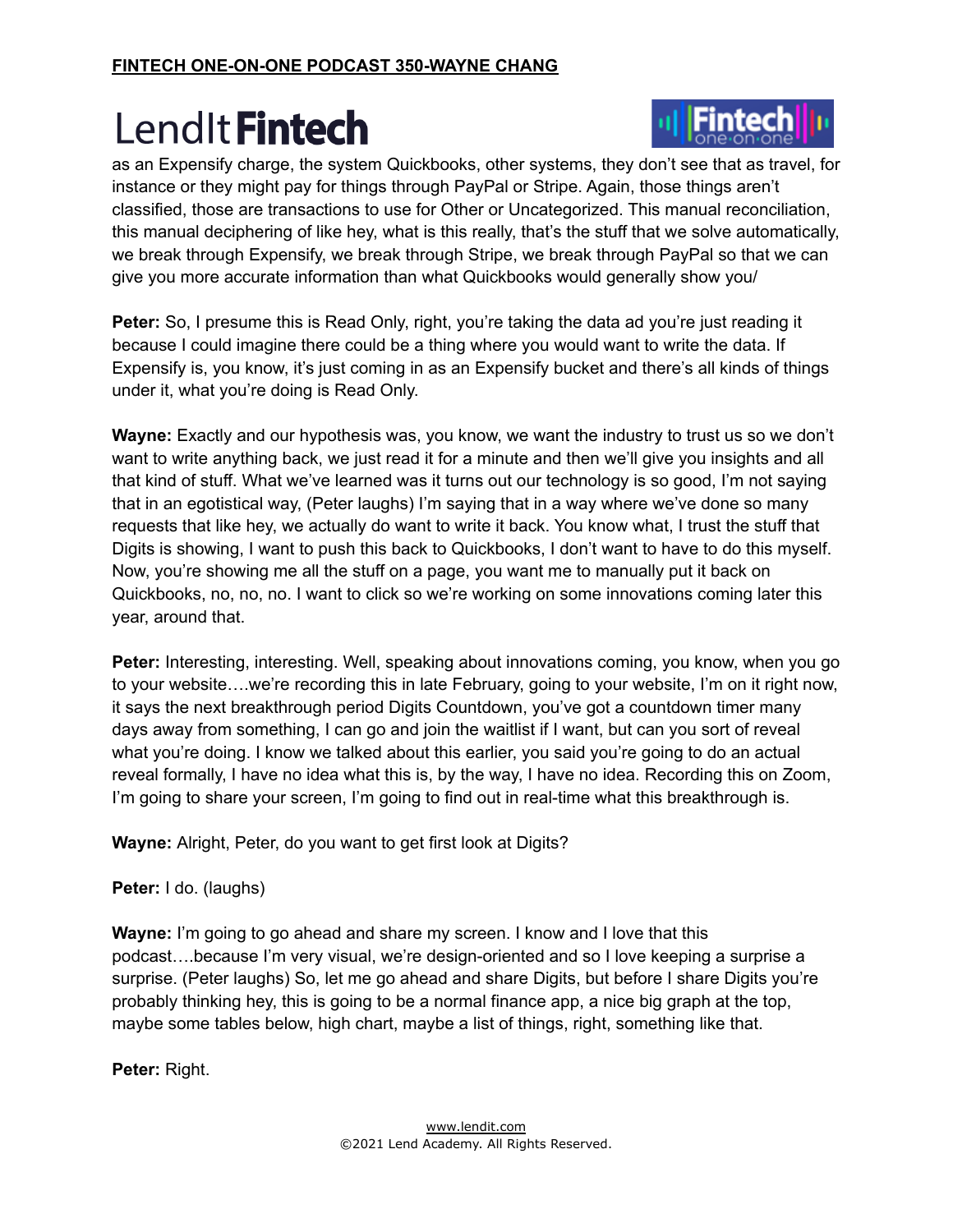

**Wayne:** That is not what we built.(Peter laughs)



**Peter:** Okay.

**Wayne:** Here we go. So, this is Digits, we logged in as a user of a real company and this is Digits Search and I'll just show you really quickly. So, Digits Search, we announced that last year.

**Peter:** This looks like a Google search box.

**Wayne:** Exactly. So then, you type in Uber, for instance, and you can see oh okay, you know, we even separated between Uber and Uber Eats, you can even log into okay, all the different spends, let's say you want to look, did the pandemic affect it, oh, it did, not great for Uber, right, and then you can even look into let's see how they booked it, their accountant booked it this way as Uber, inside travel, we reconciled it and Chase, we know that it's Uber Company, we know who actually spent it which in Quickbooks doesn't give you at all.

And then not only that, we can even show you like fees so like usual fees that you're paying, you see how it spikes up a little bit and then here are the suggested searches that I was telling you. This changes per company, per day so like whatever changes will surface up here so you can take a quick look at it. So, we announced this already, this has been a hit, people loved it because they simply do not have access to any type of search like that in their company or for their clients.

**Peter:** So, I should just point out too for the listeners, you can't see this, like you see beautiful charts, it's all visual, it's not just a list of things, it's really easy to metabolize I guess or analyze.

**Wayne:** So, it's supposed to be almost like rather than have an analyst translate for you, we've done that, we even made to plain English and so the thing that we're announcing soon, which probably will be announced by the time this podcast airs, is this thing called Digits Reports. So, Digits Reports, it's basically our way of re-imagining financial statements, financial reporting so every month your accountant/your bookkeeper is supposed to give you your profit & loss statement, your balance sheet, your cash flow and maybe some information like what are the biggest changes in that month.

**Peter:** Right.

**Wayne:** The problem is there's no context so let me show you our version of this. So, I'll show you let's say in January, so this is Digits Reports and it's beautiful, animated at the top, we give you an executive summary and then here you have a simple profit & loss statement and so you don't really know the context of like are things good, are things bad, however, we made it so that the feature we call Hover to Discover, you can simply just hover over it and you can see what's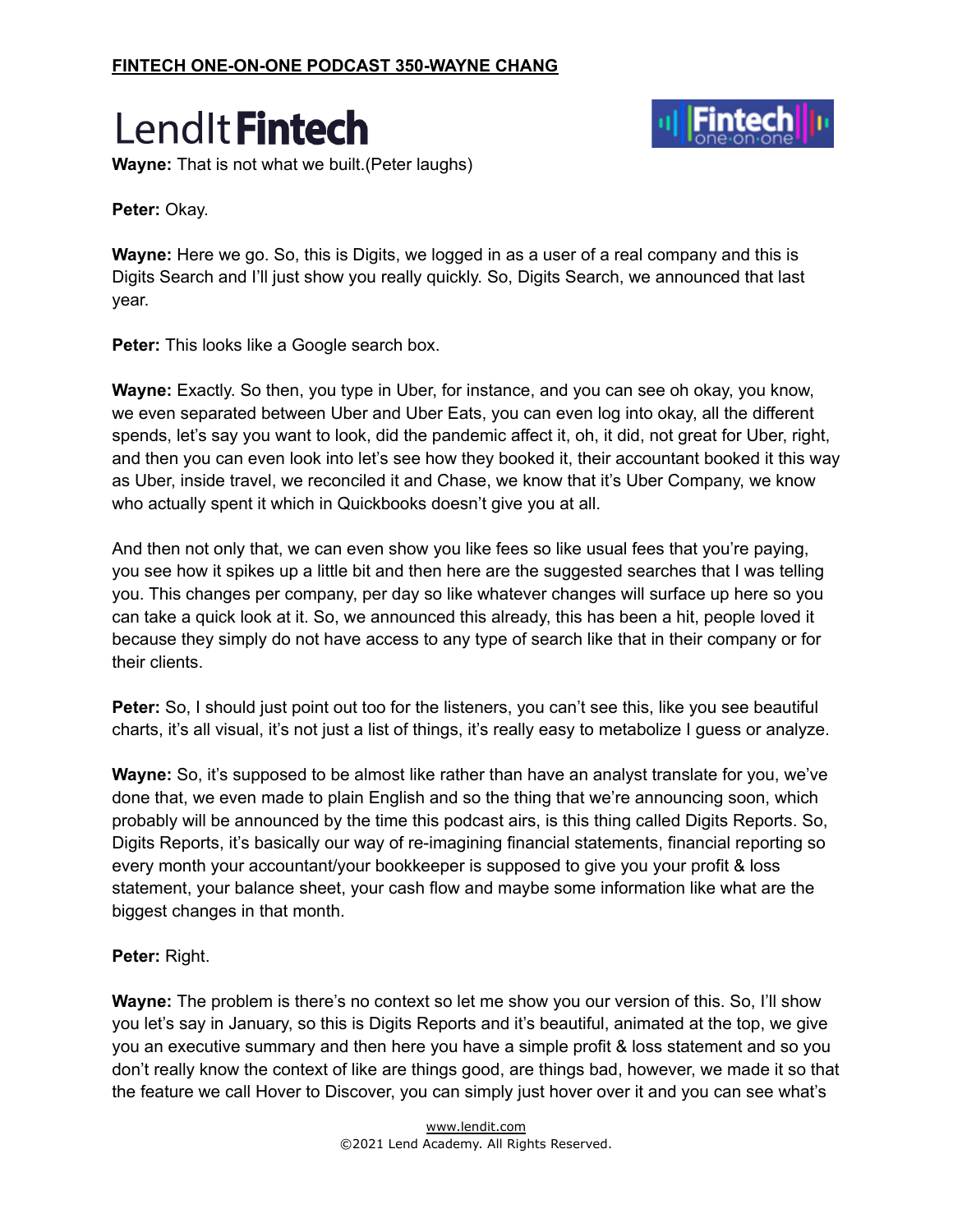

going on there, you can see their top customers, top transactions. When you're done, you just let go and this works with every single line in the report so you can see like did the advertising market go up, did it not and one of the toughest things is like if you have a question about this, keep in mind, this is being sent today in a raw PDF form, there's no way to ask a question……

**Peter:** A number of times that I have looked at that so I wonder what's going on there and you have to go back and you have to run another report or go and do some more analysis just so for the listeners, you can see he's hovering over advertising & marketing right now, hovering over and you get a bar chart out of the whole of the last 12 months, you can see who the vendors are, the main transactions, it's all kind of there where you've got a thing you can dive deeper into it, it's actually really cool.

**Wayne:** And then we also do Insight Analysis, So, we even looked at every single one of these and if there's some trend of something we even show you the bottom spend on advertising & marketing, stayed flat for fourth and seventh month at \$210, you could add it to the executive summary at the top. And so, accountants who are preparing this for their clients, for instance, they just need to go here, click, click, click, hey, you know what, I really do want that insight for advertising & marketing, I'm going to go ahead and I'm going to add that to the top.

The best part about all these, there are a few, one is I can just comment anywhere and say hey, who is this on Target, you know, I can do all kinds of commenting, I can share these and then all of these, all of these tools, search, reports, up to the other ones we're working on, all of it is enabled when you simply connect your ledger, let's say Quickbooks, and if your finances, you say Chase, and you see that we recognize bank accounts, credit cards and then that's all you do, no configuration, no other set up, it just works.

#### **Peter:** Wow!

**Wayne:** And so, that is Digits.

**Peter:** (laughs) That really is pretty impressive. You know, the former Head of the Small Business Administration under President Obama was a lady called Karen Mills, we had her speak many times, we've had her on the podcast a couple of times, she wrote a book called "Fintech, Small Business & the American Dream" and she talked about small business utopia where the business owner is going to have all the information they need at their fingertips at any time.

As you were showing that I was really thinking about what she described in that book, she was describing something that didn't exist yet, but we knew it was coming, she wrote this in 2019. What you've just shown me is the closest I've seen, the vision that the former Head of the Small Business Administration had and really it's something else. So then, the next question that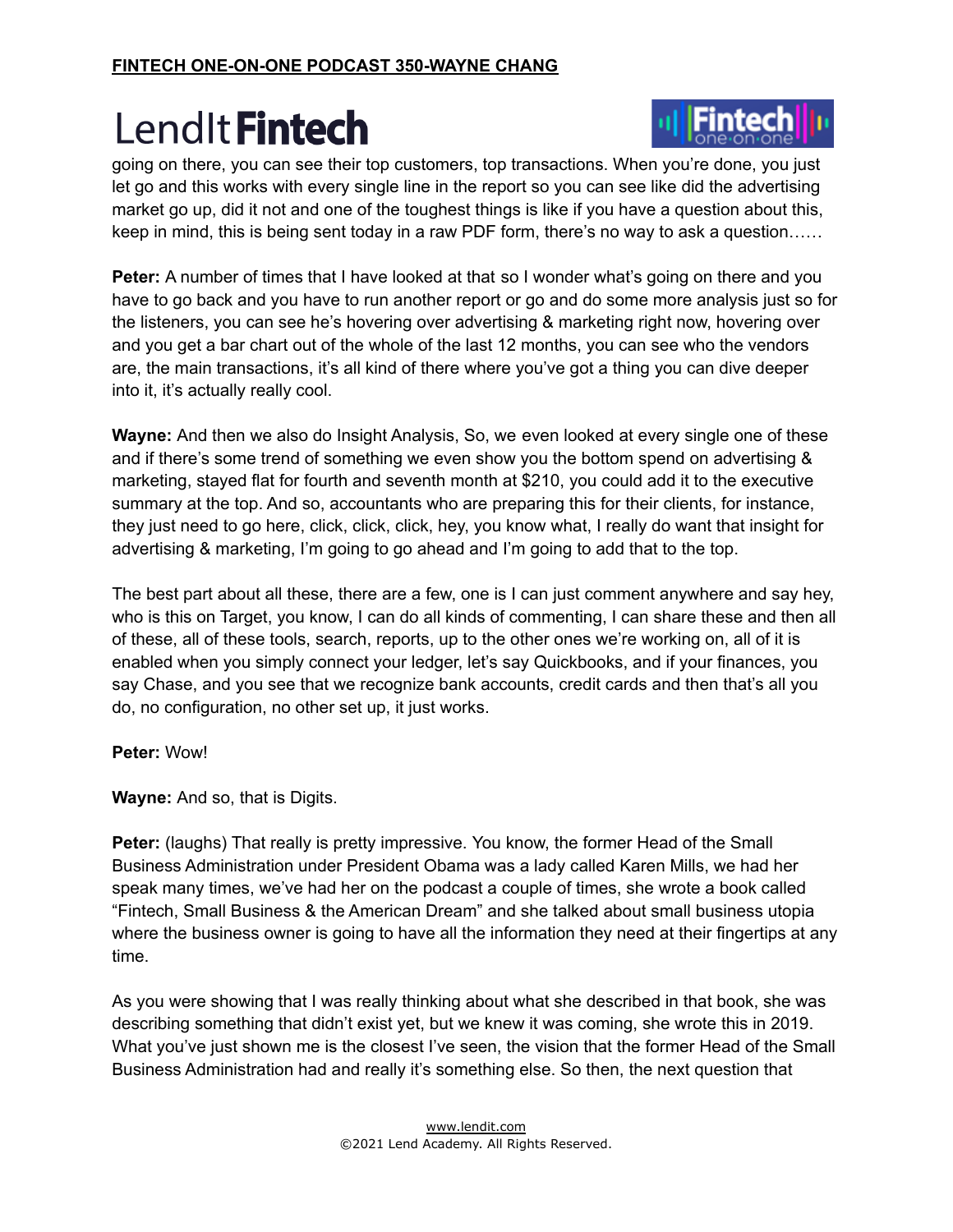

comes up is I mean, how are you getting the word out? I mean, this is something that I could see every small business owner who uses Quickbooks should just have.

**Wayne:** It's actually been the opposite, we've been pulled into this. So, Digital CPA from the AICPA and BKX which is like the Digital Bookkeepers Associations Conference, they've all reached out, there's a contingent of practitioners out there that want these tools, they're starving for it, they want it, they're seeing innovation happen, photo filtering, they're seen innovation in social networking, in crypto, but where's the innovation for them. And so, they've been hoping for it, we're building it and so people that are interested who have a small business or if you're in accounting, your clients who use Quickbooks, digits.com, that should be very, very simple.

We made it, we focused incredibly hard on the onboarding experience in the business sector, in the finance business sector that we're in. Onboarding is such a pain, it's a cottage industry where sometimes you have to send a sales integrator or on-prem integrator, takes somewhere from six weeks to 18 months, sometimes businesses go out of business integrating this software in and ours works in 30 seconds.

**Peter:** That's really cool. You have goldmine of information here, there's a lot of ways you could take this. I could see how small business lenders would love to, you know, have access to some of this stuff, but what are your plans?

**Wayne:** We don't talk too much about our future plans, all I can say is that we are at the core a software company and so we love building incredible software tools for a market that needs it. And so, with Digits Reports we will organize all of this information from all of these different clients, make it really simple. So, our goal is can we continue to build strong innovation in that way, can we continue to build these tools to help these millions of financial professionals that don't have cutting edge tools so our goal is to continue down that path.

**Peter:** Right, right, that makes sense, that makes sense. So, I want to talk a little bit about….you've got a pretty impressive list of investors, I believe that you've just closed Series C which by the time this publishes will be public knowledge so tell us a little bit about your fundraising journey.

**Wayne:** We're very fortunate. Series A was led by Benchmark and the person on our board is Peter Fenton and we raised about \$10.5 Million-ish at Benchmark and 72 Angels. We raised a Series B from GV and Benchmark, participation from Benchmark and Jessica Verrilli from GV joined our board then and by the time this podcast airs, people acknowledge that we have raised a Series C. Series C is from SoftBank and so SoftBank and Harry Stebbings' 20VC, it was Harry' Stebbings first role to find investment, we want to really make sure that this was his very first one and a few others had joined so we raised a total of about \$97.5 Million to push us on this journey. We couldn't be happier to do this with such a great group of investors.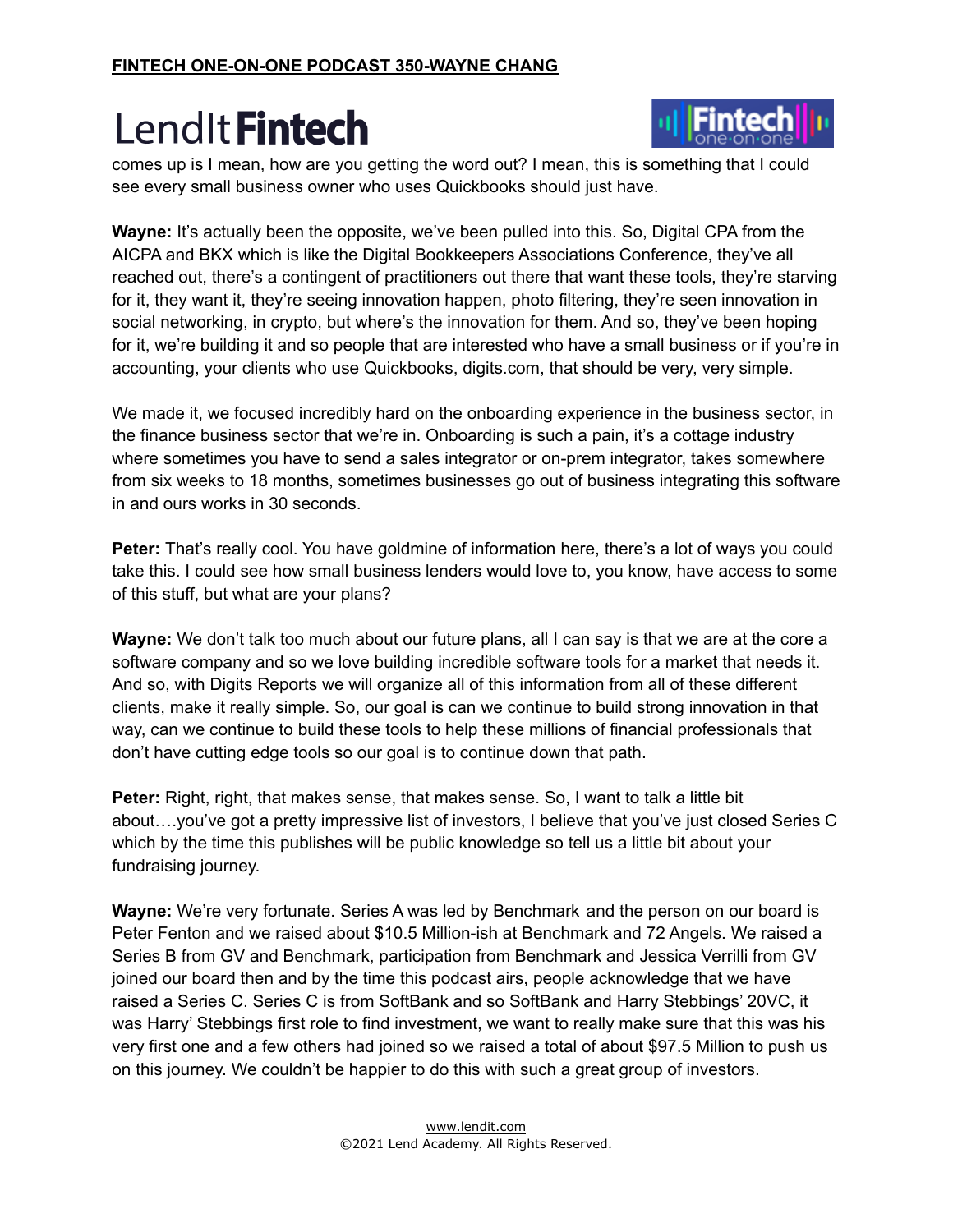



**Peter:** Right. And so, how big is your team now?

**Wayne:** The team, right now, is about 33 people.

**Peter:** Okay.

**Wayne:** This new money from the Series C, is it building engineering, I mean, what are you going to use it for?

**Wayne:** Each raise that we do, we typically raise on a time that we don't need to raise, that's a no. Capital raising 101 raise when you don't need it and so when we raised the Series C, we already had quite a bit of runway and so the Series C just adds to our runway. We don't have any immediate plans to deploy that capital more than it is to just build that war chest making sure that our team is well equipped to go on this journey. This industry is incredibly, incredibly broken from like a technology perspective.

**Peter:** Right.

**Wayne:** And so, it requires a lot of pressure, time, attention and focus so we want to make sure we have the wherewithal to apply that kind of focus.

**Peter:** Right. Are you planning like a SaaS revenue model, I mean, I go to your website and I see the pricing tab, there's a free and then everything else is join the waitlist. So, have you started making revenue or what's the model going to be?

**Wayne:** One of the things that I think we believe in when it comes to building product is you can only focus on one thing at a time so you either build a great product and get distribution or you try to get revenue. It's so much more fun building a great product first and getting a revenue later, right. There's that saying like the hunter that chases two rabbits catches none and so for us, we've been maniacally focused on building the product that a customer needs and customer wants so we've been doing endless customer calls, endless pairing and just directly working with our demographic to build this. That includes the pricing which will unveil later this year.

**Peter:** Okay, okay, got you, got you. You said you've invested in like 90 to a hundred companies, can you tell us some of the companies you have invested in? What's your approach to angel investing?

**Wayne:** It's one of those vanity things that I have (Peter laughs). On my site, chain.com, which I got really lucky I was able to get that domain, it says 80 plus startups, 31 exits. For some of those companies, Opendoor, Faze Clan, actually acquired by Twitter, Dropbox, there's Draftkings, GIPHY, Desktop Medals, SoFi, Next Caller, Drift, there's a whole bunch of different companies that I've invested proportionately a part of.